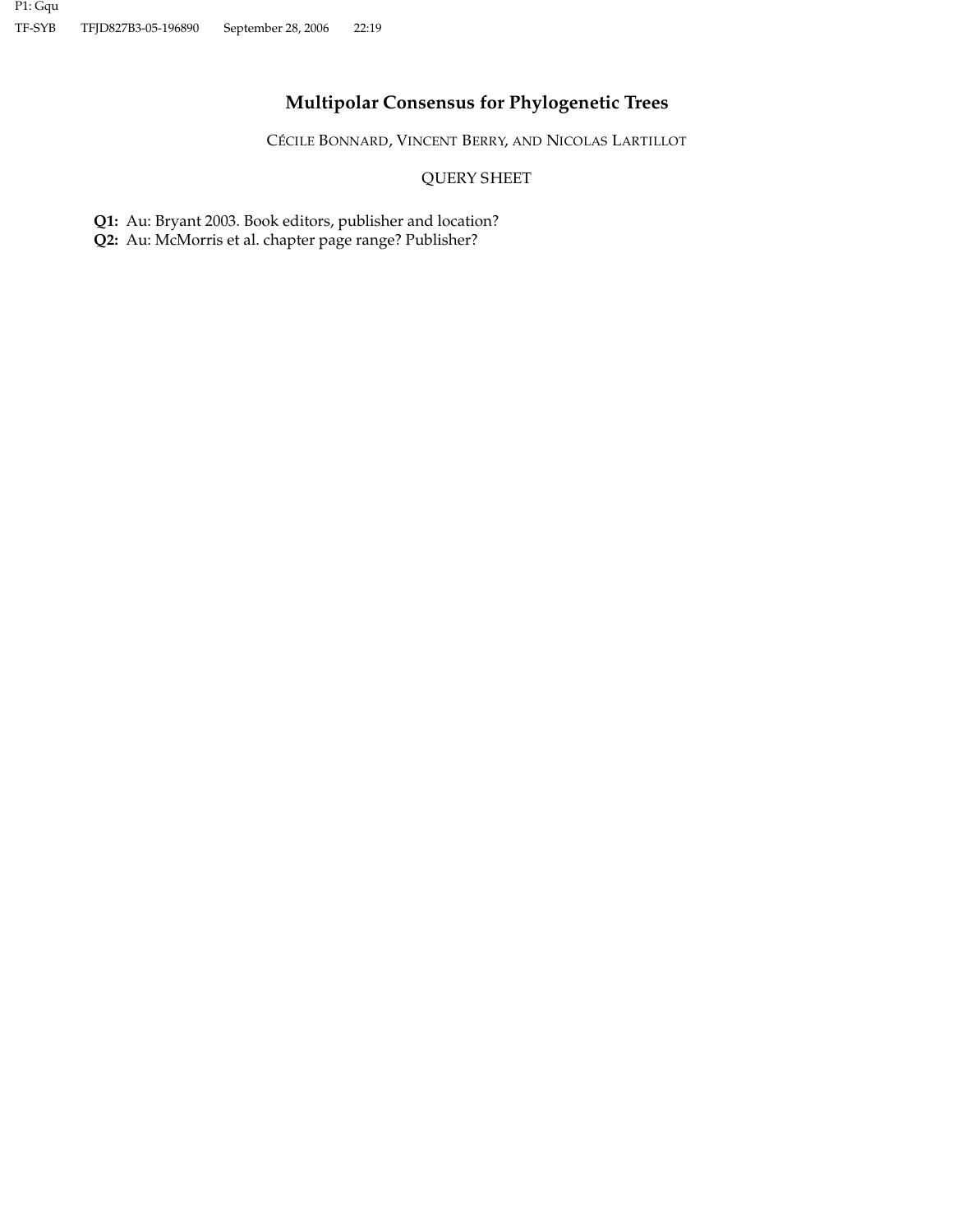*Syst. Biol.* 55(5):1–7, 2006 Copyright (c) Society of Systematic Biologists ISSN: 1063-5157 print / 1076-836X online DOI: 10.1080/10635150600969880

**5**

**10**

**15**

## **Multipolar Consensus for Phylogenetic Trees**

## CÉCILE BONNARD, VINCENT BERRY, AND NICOLAS LARTILLOT

*Laboratoire d'Informatique, de Robotique et de Microelectronique de Montpellier UMR 5506, CNRS-Universit ´ e d´ e Montpellier 2, 161, rue Ada, 34392 Montpellier Cedex 5, France; E-mail: lartillo@lirmm.fr (N.L.)*

*Abstract.—*Collections of phylogenetic trees are usually summarized using consensus methods. These methods build a single tree, supposed to be representative of the collection. However, in the case of heterogeneous collections of trees, the resulting consensus may be poorly resolved (strict consensus, majority-rule consensus, . . . ), or may perform arbitrary choices among mutually incompatible clades, or splits (greedy consensus). Here, we propose an alternative method, which we call the multipolar consensus (MPC). Its aim is to display all the splits having a support above a predefined threshold, in a minimum number of consensus trees, or poles. We show that the problem is equivalent to a graph-coloring problem, and propose an implementation of the method. Finally, we apply the MPC to real data sets. Our results indicate that, typically, all the splits down to a weight of 10% can be displayed in no more than 4 trees. In addition, in some cases, biologically relevant secondary signals, which would not have been present in any of the classical consensus trees, are indeed captured by our method, indicating that the MPC provides a convenient exploratory method for phylogenetic analysis. The method was implemented in a package freely available at http://www.lirmm.fr/∼cbonnard/MPC.html. [Conciseness; consensus; graph-coloring; phylogeny; secondary signal.]

Two main methods have been proposed to account for uncertainty in phylogenetic reconstructions, both of which rely on resampling procedures. The first is the nonparametric bootstrap of (Efron, 1979), first applied **30** to phylogenetics by (Felsenstein, 1985). More recently, a Bayesian alternative was proposed, which samples trees directly from their posterior probability distribution (Larget and Simon, 1999; Huelsenbeck and Ronquist, 2001). These two methods have their respective ad-**35** vantages (Erixon et al., 2003; Huelsenbeck and Rannala, 2004), but they also have many features in common. In particular, both give as a raw output a collection of trees, instead of a single one, and the problem is then to summarize this collection into a synthetic, yet informative, **40** picture.

By far the most common methods to do such a summary are the consensus methods. Their aim is simply to build a single tree displaying the most frequent splits (or clades) seen in the collection. Several variants ex-**45** ist reviewed in Bryant (2003): first, the strict consensus (McMorris et al., 1983) displays only the branches shared by all the trees. However, in most cases, this consensus is not informative enough. As an alternative, the majority-rule consensus (Margush and McMorris, 1981) **50** aims at displaying the branches shared by at least 50% of the trees. This yields a much more satisfactory result than the strict consensus, and in fact, it is currently the method proposed by default by most phylogenetic softwares (Swofford, 1998; Huelsenbeck and Ronquist, **55** 2001).

An issue about these consensus methods is when a split should be considered as reliable. A traditional statistical threshold of 95% is often used. Alternatively, for trees generated by bootstrap, a threshold of 70% has **60** been proposed (Hillis and Bull, 1993). In both cases, assuming these thresholds are valid, a single consensus tree is sufficient, because branches appearing in more than 50% of the trees are always compatible. In practice, however, models used to build phylogenetic trees are

simplistic compared to the true evolutionary processes. **65** This often results in artifacts such as long-branch attraction, which can hide real phylogenetic signal (Gaut and Lewis, 1995; Sullivan and Swofford, 1997; Brinkmann et al., 2005). In the worst cases, the artifacts completely dominate, and there is no hope recovering the true corre- **70** sponding relationships, except by using other models or methods. In most cases, however, phylogenetic signal in favor of the true relationships is still present in the data, as secondary signals. These signals are revealed to some extent in some of the trees built from bootstrap replicates **75** or sampled by a Bayesian process. Therefore, it might be useful to have a method displaying these signals, and more generally, enabling one to explore the information contained in a collection of trees, including signals of lesser intensity. **80**

An extreme solution to this problem would be to keep, and visualize separately, each split observed in the tree collection. However, this can be unreadable in practice, in particular for analyses with many taxa. Another possibility is to build the greedy consensus (Felsenstein, 1993), **85** which consists in the majority-rule consensus tree complemented with all the branches that one can add to it by scanning the list of the remaining branches sorted by decreasing frequency. However, this only displays branches that happen to be compatible with those dis- **90** played by the majority-rule consensus tree. Therefore, it does not allow one to detect all biologically interesting alternatives to the splits having the highest weight. The same can be said from the asymetric median tree consensus of Phillips and Warnow (1996): although it **95** aims at maintaining as much evolutionary information as possible contained in the input set of trees, it can only retain branches that can be combined into a single tree. Yet another way to summarize a tree collection is to build a consensus network (Holland et al., **100** 2005), which displays all input splits in a single *graph*. Though this type of structure requires a little bit of training to be interpreted, it allows one to spot the splits that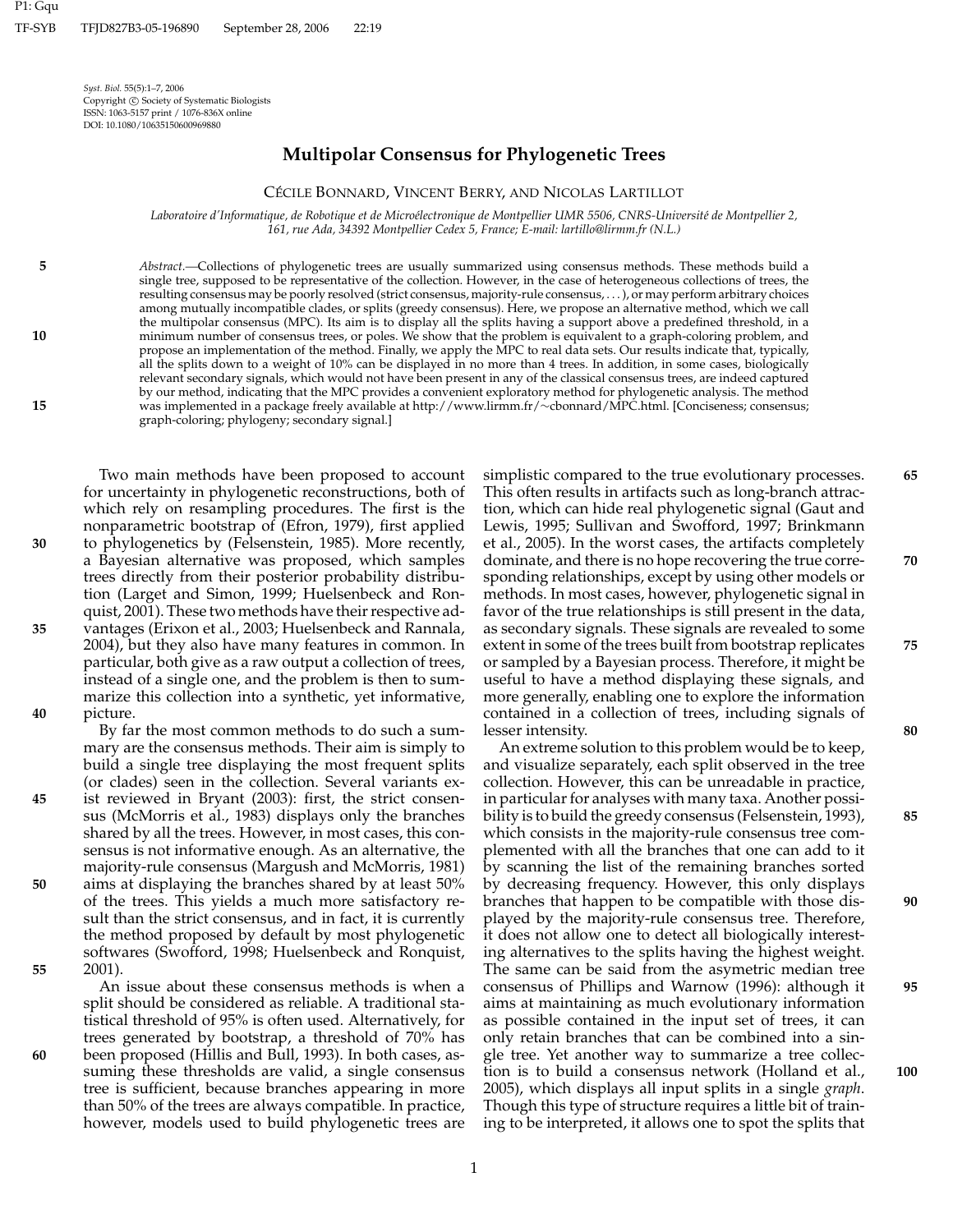conflict with one another provided there is a reasonable **105** number.

An alternative to all these methods is to modify the consensus paradigm used traditionally, and summarize the tree collection by several trees instead of a single one. This idea has been explored by several previous works,

- **110** which we now detail. The *Reduced Consensus* method of (Wilkinson, 1994) outputs a profile of trees representing *all* positive statements of relationships that are common to a set of input trees. In the present work, in contrast, we aim at representing all splits that appear *sufficiently*
- **115** *frequently*. In this direction, several clustering methods have also been proposed. The*Phylogenetic Islands*method (Maddison, 1991) first clusters the input trees into several tree islands, i.e., trees more closely related in terms of tree rearrangements, and then computes a distinct consensus
- **120** tree for each island. More generally, alternative clustering methods were investigated by Stockham et al. (2002) in an extensive study on several data sets. Their results show the validity of the approach in that the information content of the trees output for each cluster is significantly **125** greater than a single consensus of the initial collection,

whereas only adding a small amount of complexity. Their results also show that the complete linkage method (wellknown in classification) outperforms the other clustering methods, including Phylogenetic Islands, according to **130** several measures of the information content.

The clustering methods retain more splits in their output than single-tree consensus methods. However, by their mere principle, i.e., representing each cluster of trees by a consensus tree, it is still possible that splits **135** present in a large proportion of the input trees impede alternative, less frequent, splits to be displayed.

Here, we propose an alternative method, called multipolar consensus (MPC), which explicitly aims at representing all splits above a predefined threshold in as **140** few trees as possible. In the following, we first formally define the MPC and show that the resulting optimization problem reduces to one of graph coloring. Then, we describe a simple algorithm implementing the method. Lastly, an application to several protein data sets with **145** long branch attraction problems shows that the method enables secondary phylogenetic signal to emerge and to be displayed together with the primary signal by allowing very few extra trees in the output.

## MATERIALS AND METHODS

#### **150** *Formalisms*

*Splits and trees.—*Each branch of a given phylogenetic tree divides the set of taxa into two subsets: it is therefore equivalent to a *split*. A tree, whether rooted or unrooted, can always be characterized by a set of splits. Two splits **155** are *compatible* if they can be displayed by the same tree. A collection of splits is compatible if every pair of splits is compatible. To build a multipolar consensus, we start from a collection of trees on the same set of taxa. We collect the list of the weighted splits displayed by the in-**160** ternal branches of the trees, where the weight assigned to a split  $S_i$ , denoted  $f(S_i)$ , represents its frequency in the

collection (Bryant, 2003). The split list is a synthetic representation of the collection. We discard splits displayed in no more than a proportion  $\alpha$  ( $0 < \alpha \leq 1$ ) of the trees and call *L*<sup>α</sup> the *reduced split list*. **165**

*Representing split interaction with a graph.—*A graph *G* is composed of a set of *vertices*, *V*, and a set of *edges*, *E*, linking pairs of vertices. A *clique* is a subset of vertices all pairwise linked by an edge. A *maximal clique* is a clique not included in another clique. A *maximum clique* is the **170** largest maximal clique of the graph. The *complementary graph*, *G* of *G* represents the same set of vertices, *V*, but two vertices are linked in  $\overline{G}$  if and only if they are not linked in *G*.

The *compatibility graph G*(*L*α) of the split list *L*<sup>α</sup> is de- **175** fined as follows: each split  $S_i$  with  $f(S_i) > \alpha$  is represented by a vertex weighted by  $f(S_i)$ , and two vertices are linked by an edge if and only if they are compatible. Because a tree is a set of compatible splits, any tree of the collection is trivially represented by a clique in **180** the graph  $G(\mathcal{L}_0)$ . Reciprocally, any clique of the compatibility graph represents a (possibly multifurcated) tree (Nelson, 1979). For instance, the greedy consensus tree is formed by searching a maximal clique in the graph  $G(\mathcal{L}_0)$ . This clique is first composed of all splits  $S_i$  such **185** that  $f(S_i) > 0.5$  and then considering splits in decreasing order of  $f(S_i)$  and adding them to the clique only if they are linked to all the vertices already chosen (subgraph represented in bold in Fig. 1c, [3]).

The aim of the MPC is to represent all the splits of **190**  $G(\mathcal{L}_{\alpha})$  in as few trees as possible. In the present graphtheoretic formulation, this is equivalent to searching for a *minimum-sized set of cliques covering*  $G(\mathcal{L}_\alpha)$ . Note that, when  $\alpha \geq 0.5$ , the whole graph is a clique and in this case, the MPC outputs just one tree, which is just the majority- **195** rule consensus tree ( $\alpha = 0.5$ ) or the strict consensus tree  $(\alpha = 1)$ . In contrast, when  $\alpha < 0.5$ ,  $G(\mathcal{L}_{\alpha})$  is not always a clique, and then, we need several cliques to cover all its vertices. Each corresponds to a tree, called a pole, and the poles form the MPC. **200**

*Kernel splits.—In the graph*  $G(\mathcal{L})$ *, the vertices that are* linked to every other vertex form a particular clique, which we call the *kernel clique*, and denote *kernel*(*L*α). The splits represented by the vertices in this clique, called *kernel splits*, form the *kernel tree*that corresponds to the loose **205** consensus tree (Bremer, 1990) made on *L*<sub>α</sub>. Note that the kernel splits can be included in all poles. More generally, some splits will be compatible with several poles, which raises the issue of how many times a split should appear in the MPC. **210**

In the present paper, we use the following "*all-or-none*" rule: (1) any split in the graph  $G(\mathcal{L}_{\alpha})$ , except the kernel splits, belongs to only one pole, and (2) all kernel splits are included into all poles as a common backbone. The poles of the MPC are thus obtained by first removing **215** kernel splits from  $G(\mathcal{L}_{\alpha})$ , then computing a set of cliques partitioning the vertices of  $G(\mathcal{L}_{\alpha})$  not in *kernel*( $\mathcal{L}_{\alpha}$ ) and last, adding *kernel*(*L*α) to each clique. In this way, the previous problem, covering a graph with cliques, reduces to one of partitioning the graph with a minimum number **220**

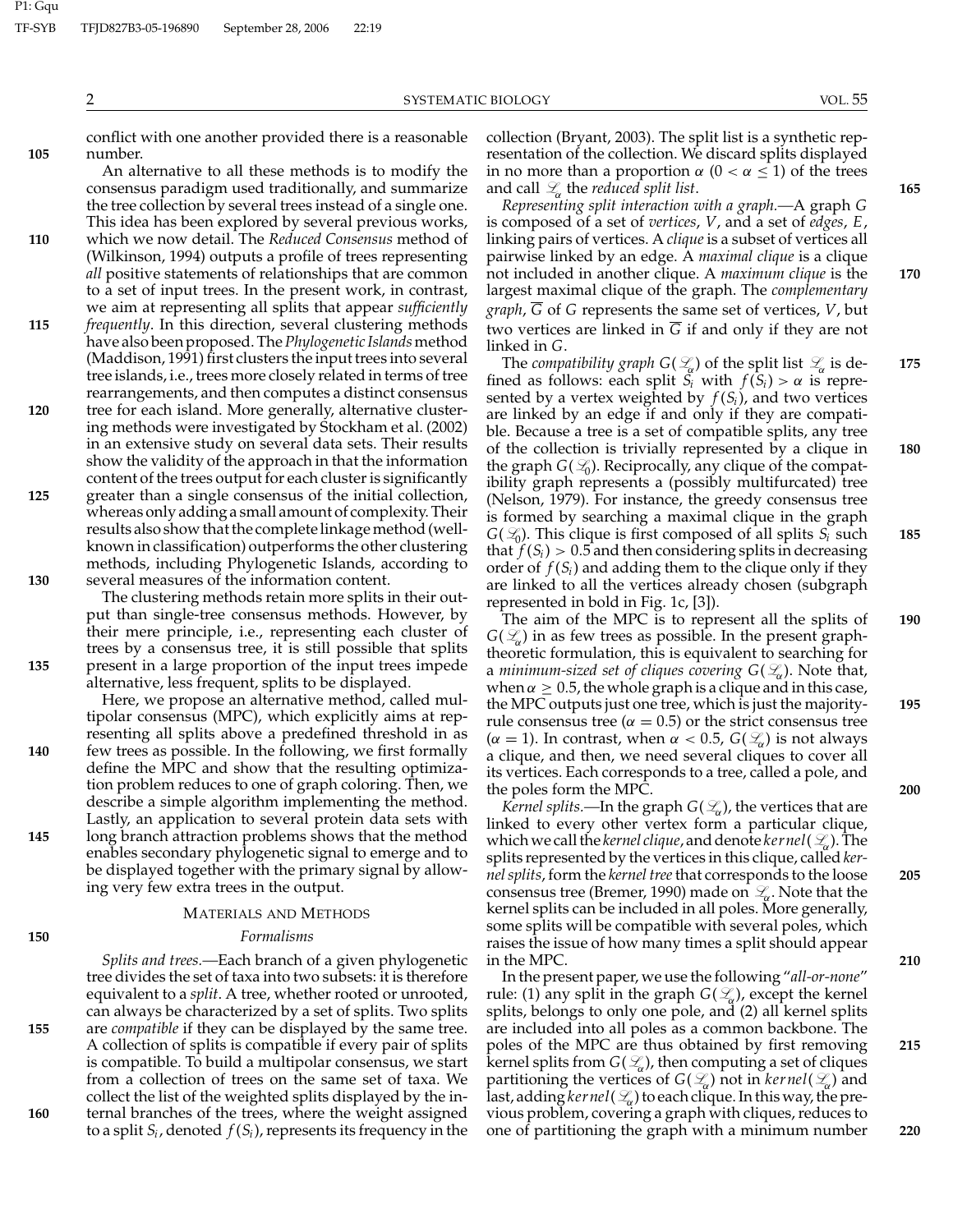

FIGURE 1. Compatibility graph of a split list; (a) A collection of trees  $T$ ; (b) the corresponding split list  $\mathcal{L}$  (c) and its compatibility graphs: *G*(*Lt*−<sup>1</sup> *t* ) (1), *G*(*L*0.5) (2), *G*(*L*0) (3), with in bold the clique corresponding to the greedy consensus; and the incompatibility graph *G*(*L*0) (4).

of cliques. The MPC shares some similarities with the Nelson consensus as described in Page (1990), which seeks a clique of maximal weight in the compatibility graph (the weight of the clique is here defined as the **225** sum of the  $f(S_i)$  values on all vertices  $S_i$  of the clique). The main difference with the MPC is that all splits are not included in the output.

Partitioning a graph with cliques is a classical problem in graph theory, but traditionally, this problem is **230** translated into the complementary graph  $\overline{G}(\mathcal{L}_\alpha)$ , which we call *incompatibility graph*. It then becomes a minimum coloration problem in the graph  $\overline{G}(\mathcal{L}_{\alpha})$ , i.e., an assignment of colors to the vertices of the graph such that two vertices linked by an edge do not have the same color **235** and a minimum number of color is used. Each pole of the MPC is composed by all vertices of the same color.

As an example, in Figure 1c, the graph (4) displays the incompatibility graph  $G(\mathcal{L}_0)$  for the collection  $\mathcal{L}$  of Figure 1a, where *S*<sup>1</sup> and *S*<sup>2</sup> are the kernel splits. We **240** can assign two colors to the rest of the vertices (one to *S*3*, S*<sup>6</sup> and one to *S*4*, S*5*, S*7), leading to two poles in the MPC, respectively containing splits {*S*1*, S*2*, S*3*, S*6} and {*S*1*, S*2*, S*4*, S*5*, S*7}.

## *Algorithm*

**245** The graph colouring problem of a general graph is NP-complete. Note that there is a well-known

linear-time algorithm to know whether a graph can be two-colored. However two colors are often not enough for reasonable values of  $\alpha$ , and unfortunately, this algorithm does not generalize to more than two colours. **250** Additionally, the practical graphs we obtained from real data sets had no obvious property affiliating them to specific classes of graphs for which the coloration problem is polynomial. Therefore, to find a MPC we rely on a heuristic coloration scheme called the Greedy **255** Coloring Algorithm.

## **Algorithm** Greedy Coloring

- 1. Create an order on the vertices.
- 2. Consider vertices one by one in this order, assigning **260** to a vertex the first color not assigned to an already colored vertex linked to it.

The efficiency of the greedy algorithm in proposing a small number of colors critically depends on the order defined on the set of vertices. A possible order on **265** the vertices is that of decreasing weight. In fact, the greedy consensus tree is composed by the set of vertices to which the greedy coloring scheme assigns the first color when the splits are sorted by decreasing frequency. Alternatively, the vertices can be sorted by decreas- **270** ing degree (Welsh-Powell algorithm, Welsh and Powell [1967]).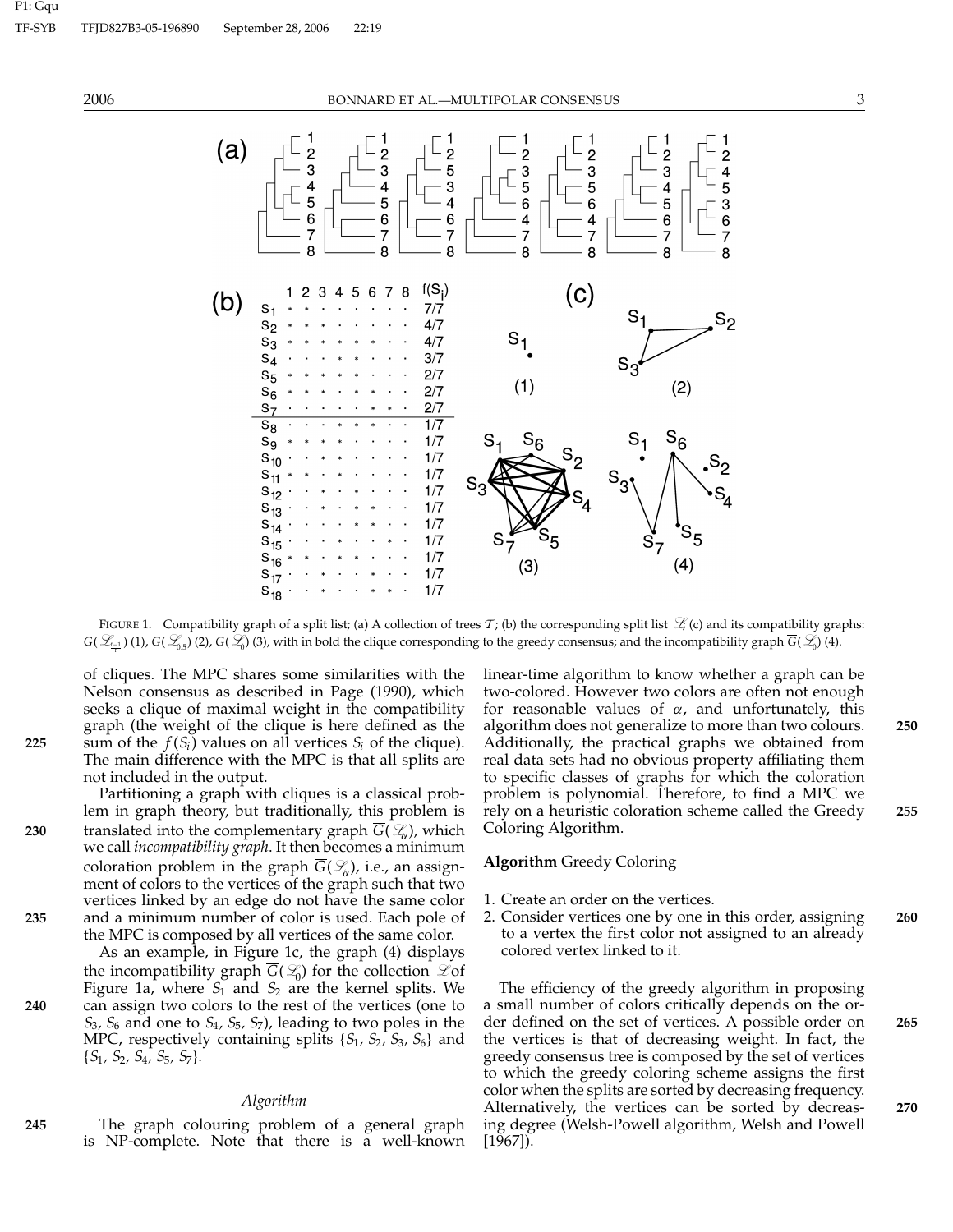We implemented both versions of the algorithm and compared the MPC to other consensus methods, as de-**275** scribed in the next paragraph.

#### *Software*

An implementation of the MPC was written in C++ using the STL. The source code and static libraries can be freely downloaded from http://www.lirmm. **280** fr/∼cbonnard/MPC.html. The program allows the user to control both the threshold  $\alpha$  and the number of poles. It also includes other options not introduced in this paper.

#### *Data and Experimental Validation*

We used several data sets, some consisting of primary **285** data from which we obtained collections of input trees, and others consisting of lists of trees obtained from other studies. The primary data is composed of 133 genes spanning 44 species and including, on average, around 200 amino acid positions per gene (Brinkmann et al., 2005). **290** The data sets cover the eukaryotic phylogeny and contain 6 archaea (used as the outgroup) and 38 eukaryotes. Because of long branch attraction between fast evolving eukaryotes and archaea, the consensus trees may show some problematic groups of taxa. Based on an sequence **295** selection procedure, Brinkmann et al. (2005) propose a eukaryotic phylogeny devoid of most of these artifacts,

which we used as our reference tree. For each gene, we performed 100 replicates of nonparametric bootstrap, which we analyzed by the max-**300** imum parsimony (MP) criterion, using the PAUP software (Swofford, 1998), and by the maximum likelihood criterion, using PHYML (Guindon and Gascuel, 2003). In this way, we obtained 2 sets of 133 tree collections, to which we individually applied various consensus meth-**305** ods: the strict, majority-rule and greedy consensus methods, as well as the MPC.

Additionally, we used the four collections of trees that served as a basis for the experimental study of Stockham et al. (2002). The *Caesal* data set is a collection of 450 **310** trees on 51 taxa of *Caesalpinia*. The *Camp* data set contains 216 trees on 13 taxa of *Campanulaceae*. The *Pevcca1* and *Pevcca2* datasets span 129 taxa and respectively contain 216 and 654 trees. *Pevcca* stands for *Porifera* (sea sponges), *Echinodermata* (sea urchins, sea cucumbers), **315** *Vertebrata* (fish, reptiles, mammals), *Cnidaria* (jellyfish), *Crustacea* (crabs, lobsters, shrimp), and *Annelida* (annelid worms).

#### RESULTS

The MPC aims at representing, in a minimum number **320** of trees, all splits whose frequency in the tree collection is higher than a given threshold  $\alpha$ . In a first experiment, we measured the number of trees contained in the MPC, as a function of  $\alpha$ .

Figure 2 displays the result obtained on the data sets **325** of Brinkmann et al. (2005). As expected, the number of poles in the MPC is a decreasing function of the threshold. More interestingly, for small values of  $\alpha$ , the decrease



FIGURE 2. Number of trees in the MPC as a function of the threshold. The MPC was built using the greedy algorithm on the Welsh-Powell order.

is very steep, so that for a threshold of 10%, the MPC already contains less than 5 poles in average. This means that if we relax the constraint of having a unique tree **330** to form the consensus, we can represent a substantial amount of additional information (namely, all the splits with frequencies between 10% and 50% not represented in the greedy consensus tree). These splits represent an average fraction of 25% of the total number of splits of **335** the graph  $G(\mathcal{L}_{\alpha})$ . The latter result was obtained using the Welsh-Powell greedy coloring algorithm. We also tried the greedy coloring method on the split list sorted by decreasing weight: this almost always resulted in a higher number of poles in the MPC (one additional pole on the **340** average, not shown).

In some cases, these extra splits displayed by the MPC may represent biologically relevant signals. For example, the MP analysis of the bootstrap replicates generated for one of the proteins of the data set (proteasome α-subunit **345** on 35 taxa) yields the following picture (Fig. 3): the fungi are not correctly resolved neither by the strict consensus nor by the majority-rule consensus. The greedy consensus displays a phylogeny where ascomycetes are polyphyletic, which is incongruent with current knowledge. **350** In contrast, a pole of the MPC (which contains only two poles in this case) displays a more satisfactory configuration, including monophyly of the ascomycetes, with a bootstrap support equivalent to splits included by the greedy consensus. **355**

To quantify the latter phenomenon, we measured how many among all the correct splits, according to the tree of Brinkmann et al. (2005), are displayed by each consensus tree (Fig. 4). We first note that increasing the threshold α, i.e., lowering the number of splits consid- **360** ered by the methods, leads the loose consensus (KE) to contain more and more correct splits. This paradoxal observation is explained by the fact that, in this study, numerous correct splits are present in a large proportion of input trees. Progressively discarding incorrect al- **365** ternative splits of lower support decreases the degree of the vertices corresponding to correct splits  $S_i$  in the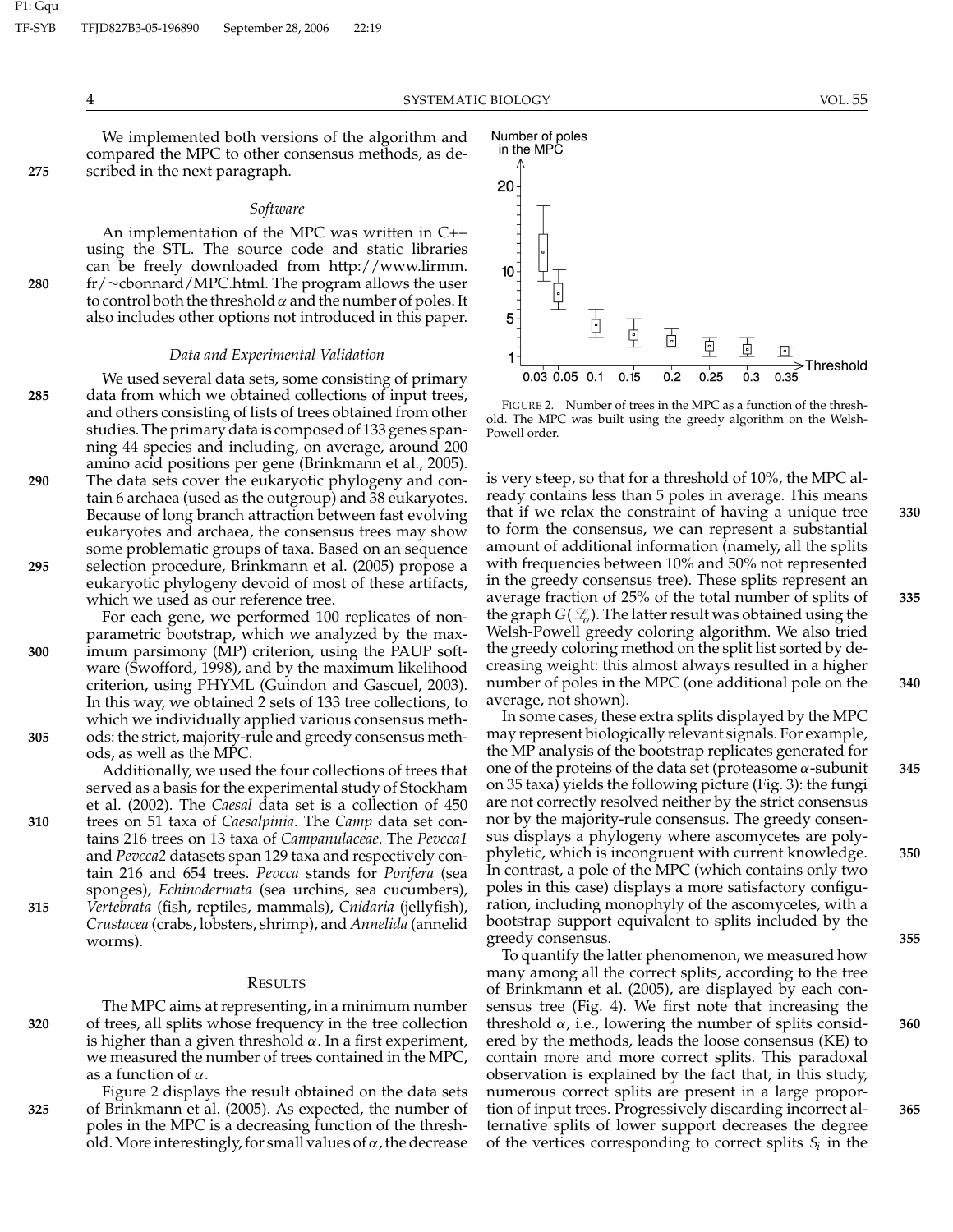2006 BONNARD ET AL.—MULTIPOLAR CONSENSUS 5



FIGURE 3. A case study using the α subunit of the proteasome on 35 taxa. Phylogenetic relationships for a subset of 7 fungi as proposed by (a) the MPC, (b) the strict, majority-rule, and greedy consenses, and (c) the reference tree (Brinkmann et al., 2005).

Ustilago Glomus

incompatibility graph *G*(*L*α). For a high enough α (and provided  $\alpha < f(S_i)$ ) such a vertex ultimately reaches de $g_{70}$  gree zero and  $S_i$  is then included in the loose consensus tree. Otherwise, for thresholds  $\alpha \leq 50$  (and by the mere principle of the method), the MPC allows a higher proportion of correct splits to be displayed than the majority-rule and the greedy consenses. Specifically, the majority-rule consensus tree contains on average only **375** 28% of the correct splits. Considering splits appearing with a frequency between 10% and 50% in tree collections enables to discover an additional 20% of correct splits. Among those, slightly more than a third are displayed by the greedy consensus, the remaining **380** two thirds appearing in the MPC only. Thus, compared to the MPC, the greedy consensus misses a significant amount of relevant information. Yet, it is the method including the most information among those propos-



FIGURE 4. Average proportion of the correct splits retrieved by the different methods (under ML criterion) for various thresholds  $\alpha$  (splits appearing in less than  $\alpha$  of the input trees are ignored by the consensus methods): majority-rule consensus (MRC), greedy consensus (GC), loose consensus (KE), and the MPC.

Threshold

ing a single tree to summarize a tree collection. We also **385** note that, interestingly, the majority of the correct splits with a low support and ignored by the greedy consensus have however a higher support than the split with lowest support displayed in the greedy consensus tree. **390**

We also applied the MPC to lists of trees analyzed previously Stockham et al. (2002). Once again, setting a threshold  $\alpha = 10\%$  is sufficient on average for four poles to represent all retained input splits (the *Camp* data set needing up to  $\alpha = 10\%$ ). Three poles were obtained on **395** average when setting  $\alpha = 15\%$ , and two poles (i.e., cases when  $G(\mathcal{L})$  can be bicolored) were achieved for values of  $\alpha$  between 30% and 35%. These results confirm the findings of Figure 2. As expected, the computing time required to obtain the four poles differs from one data set **400** to the other depending on their size: the *Camp* data set is processed in 1.2 s (on average over 10 runs), whereas *Pevca2*, the largest data set, is processed in 43 s on average.

#### DISCUSSION **405**

As an alternative to the classical consensus methods such as the majority-rule or greedy consensus, we propose to build a multipolar consensus (MPC), which consists in a small set of trees displaying all the splits with a support greater than a predefined threshold. Given **410** the splits to display, the number of trees in the MPC is to be minimized. Our main motivation is to allow for more secondary evolutionary signal to be displayed than what is proposed by the majority-rule consensus, without making the kind of somewhat arbitrary choices un- **415** derlying the greedy consensus. Our last experiment illustrates that such arbitrary decisions, where some splits are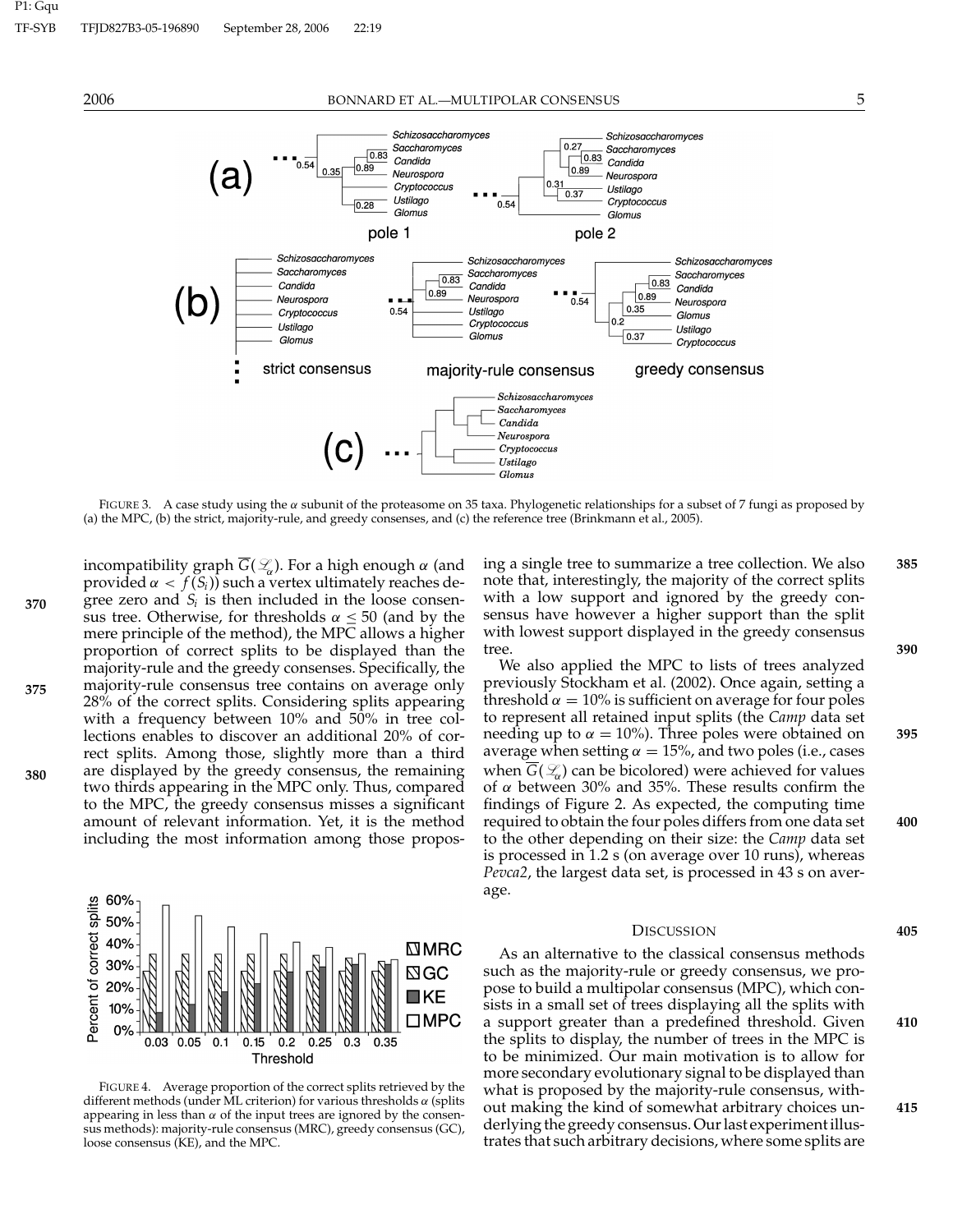6 SYSTEMATIC BIOLOGY VOL. 55

discarded to the profit of less supported splits because of incompatibility with a split of higher support, are very **420** common.

The MPC is meant as an exploratory device to analyze the output of a given phylogenetic study: often, analyses of real data may lead to artifacts and/or contradictory signals, due for instance to model-misspecification **425** problems. Sometimes the artifacts can have a greater support than some real splits, and therefore, examining a larger part of the collection of splits, including those with lower support, reveals additional correct splits, omitted by classical consensus methods. Including splits with **430** lower support also adds incorrect splits to the proposed picture. However, they are in relatively small number (on average, 3 or 4 poles are enough to represent all conserved splits, including correct and incorrect ones), so that the MPC really fulfills its role in giving a concise **435** exploratory picture.

Two other approaches intending to display more input splits than can fit into a single tree are the the consensus network (Holland et al., 2005) and clustering methods (Maddison, 1991; Stockham et al., 2002). Compared to the **440** MPC, the consensus network has the advantage of yielding only one structure as output. On the other hand, the complexity of such a structure can make it difficult to be interpreted by people not acquainted with the method. Besides these differences, the conciseness of the results of **445** both MPC and consensus networks are dependent on the size of the maximal clique in the incompatibility graph. A first consequence is that the worst case situations will be the same for both methods. In the most extreme cases, and for large values of  $\alpha$ , the MPC outputs as many poles **450** as input trees and the consensus networks contain a large number of vertices compared to the number of initial splits. In typical cases, however, it is likely that the MPC and the consensus network give outputs of comparable size. For example, discarding splits present in less **455** than 10% of the input trees typically leads to a network containing 3 cubes as more complex parts (Barbara Holland, personnal communication). This echoes our findings that the MPC usually outputs less than 5 poles for

 $\alpha = 10\%$ . **460** The MPC is also quite close in spirit to the clustering approach (Maddison, 1991; Stockham et al., 2002): namely, both methods propose several consensus trees, instead of a single one. The MPC differs from the clustering methods in at least two respects: first, it is more **465** parsimonious, in that any nonkernel split present in an input tree, is represented only once. Second, it does not require any preliminary clustering of the input trees. As a consequence, the computing time of MPC is polynomial in the number of input splits but only linear in the **470** number of input trees. This might be an advantage as practical collections of trees tend to be dense (e.g., the data sets of Stockham et al. (2002) contained on average three times less splits than trees).

Yet, at least in its present state, the MPC has a drawback **475** compared to the clustering approach: the way in which splits are grouped in poles does not exactly reflect their cooccurence in trees of the input collection. However,

it is possible to reduce this effect by giving a weight to the edges of the compatibility graph, corresponding to the number of cooccurrence of the splits (vertices) in the **480** collection. This weight can then be taken into account when agglomerating splits into poles so that the splits composing a pole do not come from sources that are too heterogeneous.

We then face a multicriterion optimization problem, **485** where the best compromise between a small number of poles and a minimum intra pole heterogeneity is sought. As a first solution to this problem, the software we implemented enables the user to specify a minimum percentage of input trees in which splits should jointly ap- **490** pear in order to be output in a same pole. Researches on this topic are currently on progress to obtain a bicriterion algorithm for simultaneously optimizing the number of poles and the co-occurrence of the splits in the poles. **495**

#### ACKNOWLEDGMENTS

We thank Li-Shang Wang for providing us with the data sets used in (Stockham et al., 2002), as well Hervé Philippe, Nicolas Rodrigue, and the three referees for their useful comments on the manuscript. This work was funded by the Centre National de la Recherche Scientifique, **500** the french funding program ACI IMP-BIO "Model Phylo."

#### **REFERENCES**

- Bremer, K. 1990. Combinable component consensus. Cladistics 6:369– 372.
- Brinkmann, H., M. van der Giezen, Y. Zhou, G. Poncelin de **505** Raucourt, and H. Philippe. 2005. An empirical assessment of long branch attraction. Syst. Biol. 54:745–757.
- Bryant, D. 1997. Building trees, hunting for trees, and comparing trees. PhD thesis. University of Canterbury.
- Bryant, D. 2003. A classification of consensus methods for phyloge- **510** netics. Pages 163–184 *in* Bioconsensus, DIMACS Series in Discrete Mathematics and Theoretical Computer Science. **Q1**
- Bryant, D., and D. Huson. 2006. Application of phylogenetic networks
- in evolutionary studies. Mol. Biol. Evol. 23:254–267. Efron, B. 1979. Bootstrap methods: Another look at the jackknife. Ann. **515** Statistics 7:1–26.
- Erixon, P., B. Svennblad, T. Britton, and B. Oxelman. 2003. Reliability of Bayesian posterior probabilities and bootstrap frequencies in phylogenetics. Syst. Biol. 52:665–673.
- Felsenstein, J. 1985. Confidence limites on phylogenies: An approach **520** using the bootstrap. Evolution 39:783–791.
- Felsenstein, J. 1993. Phylip. http://evolution.genetics.washington. edu/phylip.html.
- Felsenstein, J. 2004. Inferring phylogenies. Sinauer Associates, Sunderland, Massachusetts. **525**
- Gaut, B. S., and P. O. Lewis. 1995. Success of the maximum likelihood phylogeny inference in the four taxon case. Mol. Biol. Evol. 12:152– 162.
- Guindon, S., and O. Gascuel. 2003. A simple, fast and accurate method to estimate large phylogenies by maximum-likelihood. Syst. Biol. **530** 52:696–704.
- Hendy, M. D., M. A. Steel, D. Penny, and I. M. Henderson. 1991. Families of trees and consensus. Syst. Zool. 40:315–328.
- Hillis, D. M., and J. J. Bull. 1993. An empirical test of bootstrapping as a method for assesing confidence in phylogenetic analysis. Syst. **535** Biol. 42:182–192.
- Holland, B. R., F. Delsuc, and V. Moulton. 2005. Visualizing conflicting evolutionary hypotheses in large collections of trees using consensus networks. Syst. Biol. 54:66–76.